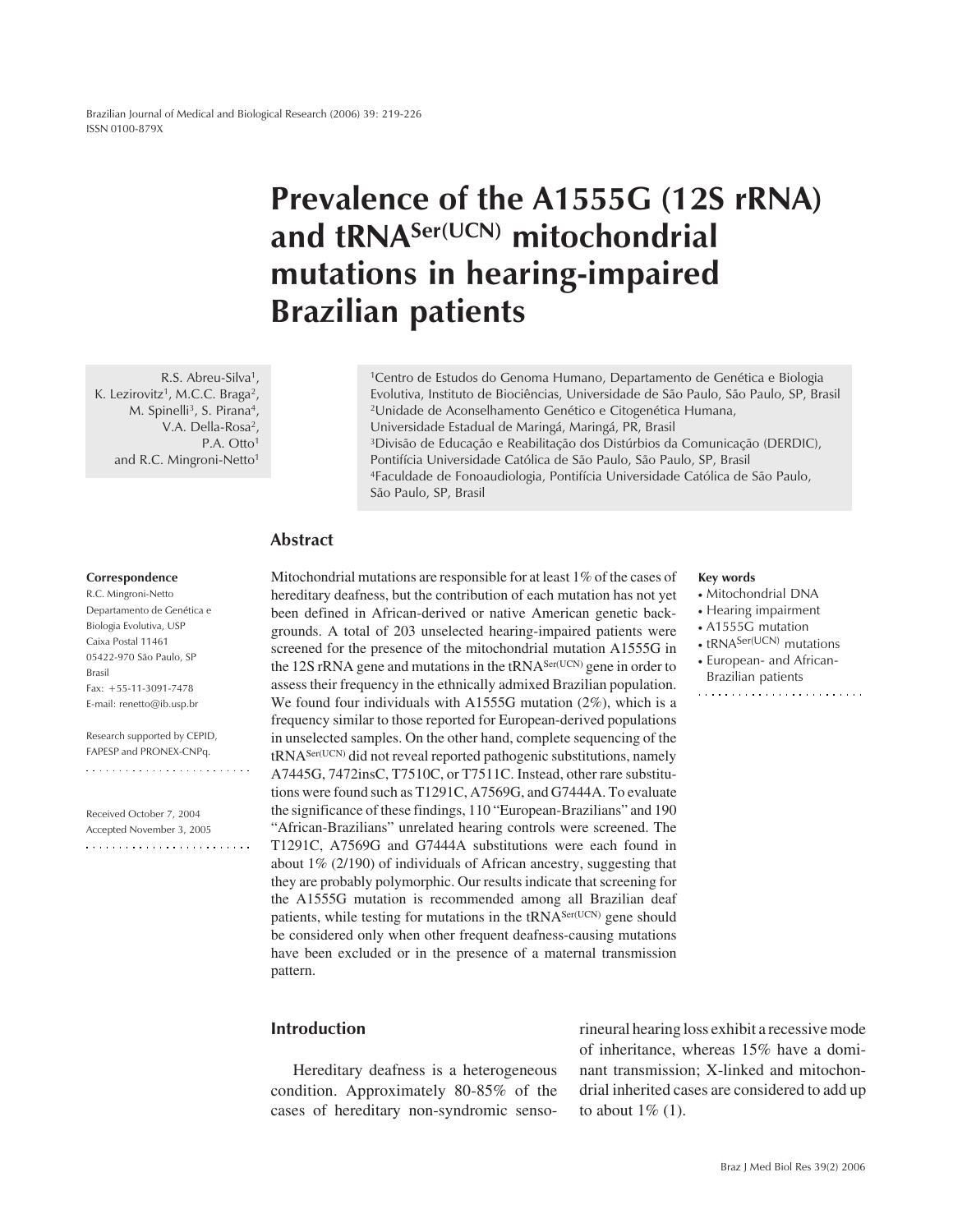The first mitochondrial mutation described in non-syndromic sensorineural hearing loss was the A1555G substitution in the 12S ribosomal RNA gene (*MT-RNR1*). This mutation causes hypersensitivity to aminoglycosides (2,3) since it alters 12S rRNA, making it more similar to the bacterial ribosomal subunit and thereby enhancing aminoglycoside binding and its toxic effects on the ear (3,4).

An outstanding survey was reported by Estivill et al. (5), who studied 19 Spanish families with sensorineural deafness due to the mtDNA A1555G mutation. The authors determined age-dependent penetrance values of 50% by the age of 30 years and of 88% by the age of 65 years. They showed that the penetrance could be enhanced by aminoglycosides, so that the probability of deafness at 30 years of age was 96.5% in the treated group and only 39.9% in the untreated group.

Four mtDNA mutations have been found to affect the tRNASer(UCN) gene (*MT-TS1*), i.e., A7445G, 7472insC, T7510C, and T7511C, causing deafness. Reid et al. (6) first described the A-to-G transition at position 7445 in a Scottish family. Tiranti et al. (7) reported a large kindred from Sicily with a new maternally inherited syndrome characterized by hearing loss, ataxia, and myoclonus. mtDNA sequencing revealed an insertion of a cytosine at nucleotide position 7472 (7472insC). Sue et al. (8) first described a T7511C point mutation in a large African American family with maternally transmitted, symmetric and gradually progressive hearing loss. T7510C was the most recently described mutation in the  $tRNA<sup>Ser(UCN)</sup>$  gene (9).

Pandya et al. (10), investigating a sample of 480 deaf students in Mongolia, identified by restriction analysis nine individuals with results suggesting the A7445G mutation. However, mtDNA sequencing revealed that in fact two of them had the A7445G substitution and one had an A7443G substitution. The other six had a G7444A substitution. Surprisingly, the six patients with the

G7444A substitution also had the A1555G substitution. This was the first report of the A7443G and G7444A substitutions associated with hearing loss.

The Brazilian population represents a complex admixture of ethnic groups. South American Indians, Portuguese settlers, and African slaves contributed to its gene pool, and during the last hundred years the country received immigrants from Europe, Asia and the Middle East. Alves-Silva et al. (11) investigated 247 Brazilian individuals mainly classified as "white" from five geographic regions, and found almost equal amounts of native American, African and European mtDNA. This admixture probably has a bearing on the frequency of disease-associated mtDNA mutations.

We report here an investigation of the contribution of mitochondrial mutations to hearing impairment in a sample of the Brazilian population.

### **Subjects and Methods**

#### **Subjects**

Individuals affected by hearing loss were identified at our genetic counseling unit, Centro de Estudos do Genoma Humano, State of São Paulo. They had been referred to us by the following institutions: DERDIC (Divisão de Educação e Reabilitação de Distúrbios da Comunicação, Pontifícia Universidade Católica de São Paulo), CEPRO (Centro de Ensino Profissionalizante Rotary), Hospital das Clínicas, Faculdade de Medicina, USP, all in the State of São Paulo, and Universidade Estadual de Maringá, State of Paraná.

Family 1 was selected because of maternal inheritance and possible aminoglycoside exposure. The other 203 individuals studied formed an unselected series of hearing-impaired subjects: 136 were isolated cases, 64 had at least one affected relative, and three had an unknown history. The onset of de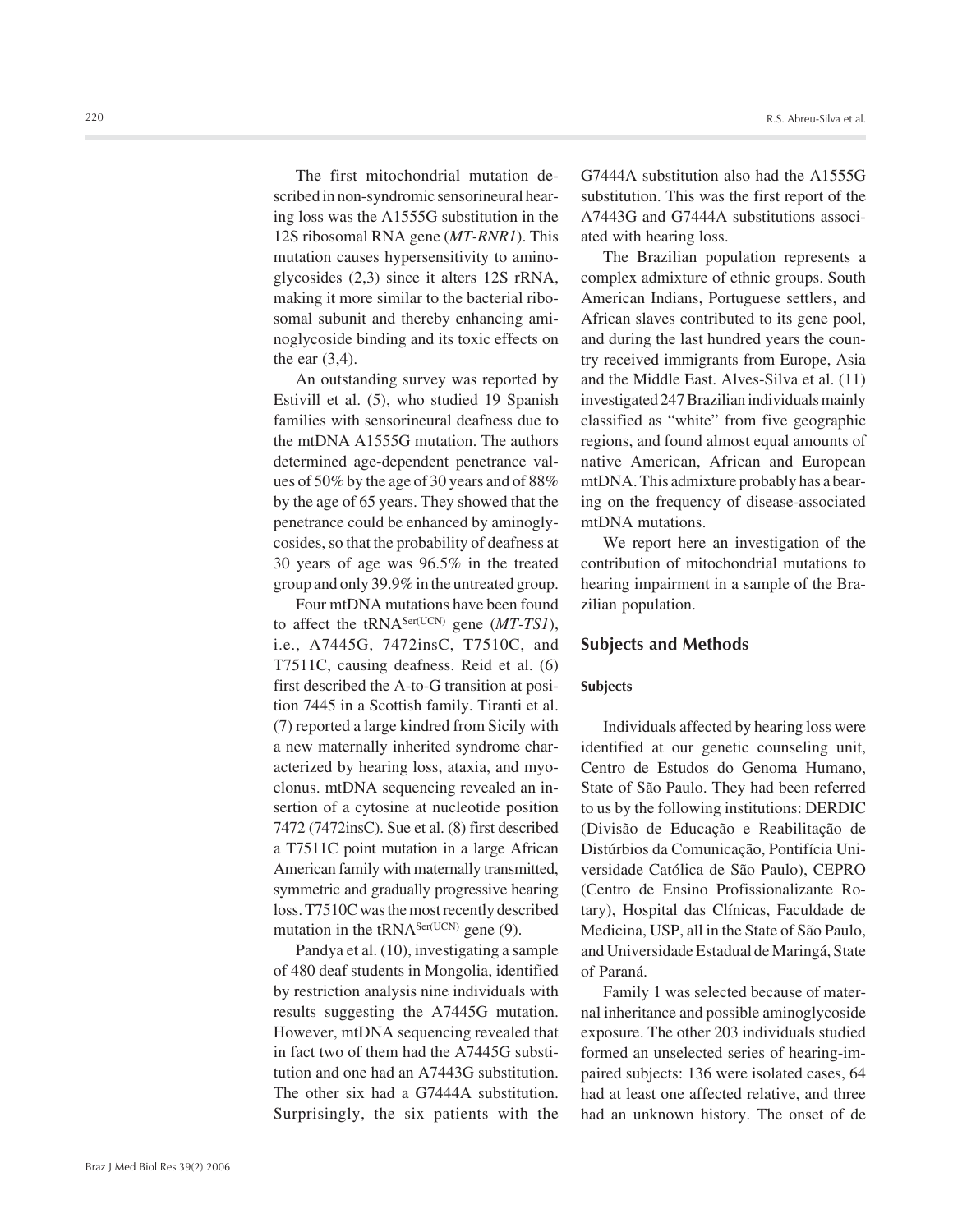afness was prelingual in 151 subjects, postlingual in 42, and 10 were unclassified. The degree of hearing impairment was profound in 69% of cases, severe in 15%, moderate in 15%, and mild in 1%. Most patients (62%) were classified as "white", 36% were classified as African-Brazilians and 2% were of Asian origin (Japanese or Chinese).

The control sample was formed by 190 African-Brazilians and 110 European-Brazilians without hearing impairment.

The research plan was approved by the Ethics Committee of the Instituto de Ciências Biomédicas, Universidade de São Paulo. Written informed consent for analysis was obtained from all normal controls, patients, and their relatives participating in the study.

#### **Methods**

DNA was extracted from whole blood employing standard phenol/chloroform techniques as described by Kunkel et al. (12). All patients were screened for the 35delG mutation (*GJB2* gene) by allele-specific PCR according to Scott et al. (13). All positive cases, heterozygotes or homozygotes, were confirmed by sequencing the *GJB2* gene. The A1555G mutation was screened according to the protocol of Estivill et al. (5). PCR amplification and restriction analysis (*Hae*III digestion) detect both the A1555G mutation and the T1291C substitution. PCR products of the wild-type *MT-RNR1* gene yield two restriction fragments (216 and 123 bp after *Hae*III digestion), PCR products of individuals carrying the A1555G mutation yield three restriction fragments (216, 93, and 30 bp), while PCR products of individuals carrying the T1291C substitution yield three fragments (173, 123, and 43 bp). All PCR products that deviated from the wild-type pattern were sequenced with the same set of primers.

Mutations A7445G, 7472insC, T7510C, T7511C in the *MT-TS1* gene and others affecting base pairs 7392 to 7608 were investigated by mtDNA sequencing with primers 5'GGA TGC CCC CCA CCC TAC C3' and 5'CCT ACT TGC GCT GCA TGT GCC3' (9), using the DYEnamic ET Dye Terminator Cycle Sequencing Kit (Amersham Biosciences, Buckinghamshire, UK) and analyzed with the MegaBACE 1000 DNA Analysis System (Amersham Biosciences).

The 300 normal controls were screened by restriction site analysis for the A1555G and T1291C (*Hae*III), G7444A and A7445G (*Xba*I), T7510C and A7569G (*Hin*fI) substitutions.

All the individuals who presented mitochondrial mutations or rare substitutions were tested for the *Hpa*I restriction site at nucleotide 3592, which defines the African macrohaplogroup L1/L2 (14), and for the presence of the 9-bp deletion which defines the mitochondrial haplogroup B (15), probably of Amerindian origin in the Brazilian context.

## **Results**

Table 1 summarizes the results of the screening for known pathogenic mutations and also of other rare substitutions (T1291C, A7569G, and G7444A). Given the unknown significance of these substitutions, they were screened among normal controls. The three substitutions were detected only among African-Brazilians (Table 1). Family 1 is not included in the Table.

The sequencing of the mtDNA region from nucleotides 7392 to 7608 in the hearing-impaired subjects also permitted the identification of previously known polymorphisms, which were not included in Table 1: A7424G in the cytochrome C oxidase subunit I gene (16) was found in  $1.5\%$  (3/203), C7498T in the  $tRNA<sup>Ser(UCN)</sup>$  gene (17) was found in  $1\%$  (2/203) and G7521A in tRNA<sup>Asp</sup> gene (16) was found in 25% (51/203) probands.

The five probands with A1555G (including the proband of Family 1), the five hearing-impaired carriers of T1291C, one of the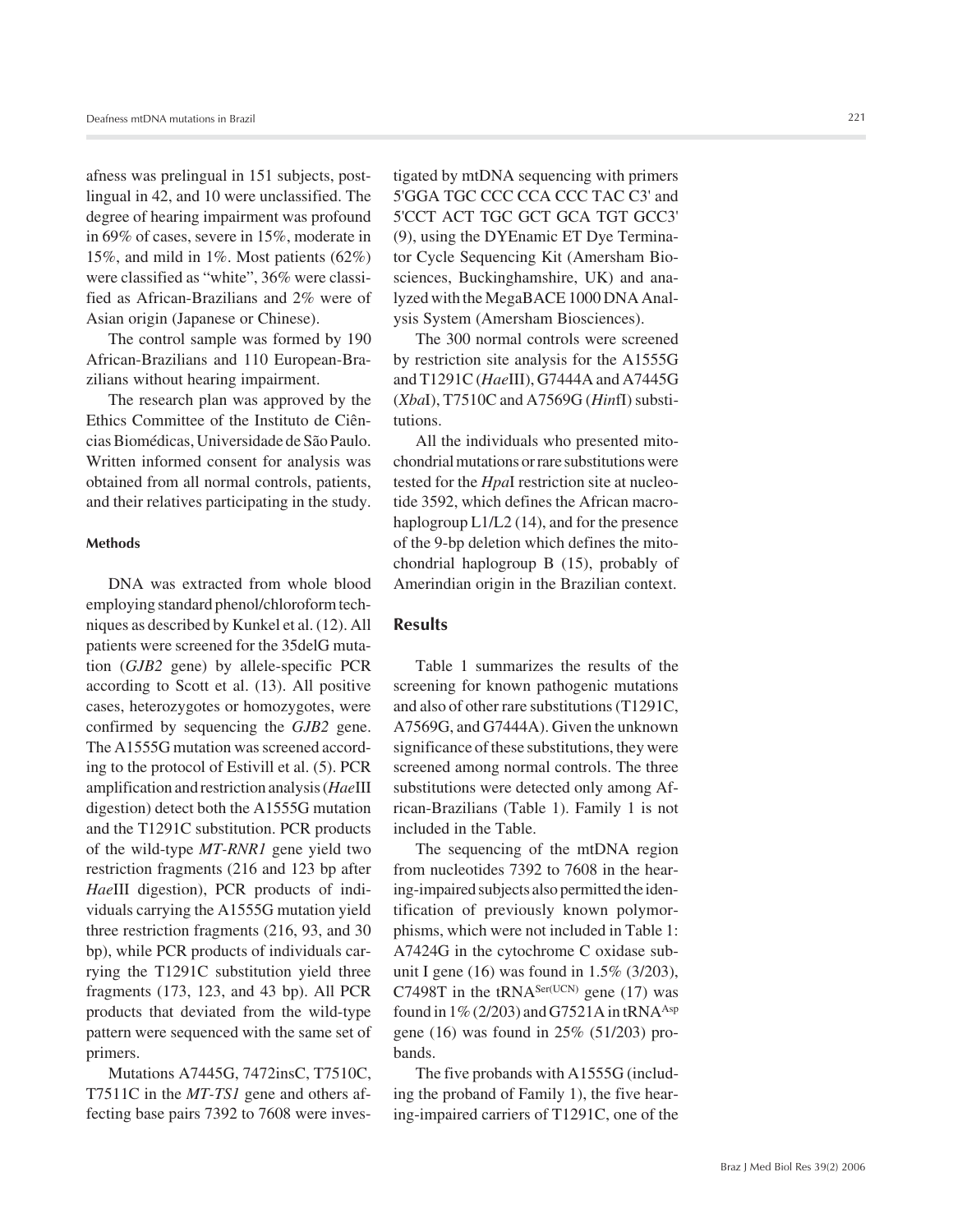two normal carriers of T1291C and also the three (one deaf, two normal) carriers of the A7569G substitution belong to the macrohaplogroup L1/L2, indicating an African origin of the mtDNA. The affected proband with the G7444A mutation, as well as one of the normal carriers of G7444A presented the 9-bp deletion, indicating probable native American origin.

The five families presenting the A1555G mutation are described below:

Family 1 (Figure 1): Nine individuals affected by sensorineural nonsyndromic progressive postlingual hearing loss were studied, the onset of the defect occurring during adult life in 6 of them. The A1555G mutation was tested because the affected individual with the earliest onset (III-1) presented deafness after antibiotic treatment (possibly aminoglycosides) and the mutation was detected in all 9 individuals. A1555G was also detected in two hearing individuals, IV-9, IV-11, and in patient II-8, who presented a mild hearing loss possibly due to presbyacousis.

Family 2: The only affected individual was ascertained at the age of 6 years, with congenital bilateral profound sensorineural deafness. His unaffected mother carried the same mutation.

Family 3 (Figure 2A): The proposita (IV-7) was born to a consanguineous couple. Ascertained at the age of 39, she presented postlingual bilateral profound sensorineural

Table 1. Frequency of pathogenic mutations and rare substitutions in mtDNA detected among hearingimpaired Brazilian subjects and normal Brazilian controls.

| Subjects                                      | N   | Pathogenic mutations |             |                                                           |                      |                                                      | Rare substitutions |                        |                   |
|-----------------------------------------------|-----|----------------------|-------------|-----------------------------------------------------------|----------------------|------------------------------------------------------|--------------------|------------------------|-------------------|
|                                               |     |                      |             | A1555G A7445G 7472insC T7510C T7511C T1291C G7444A A7569G |                      |                                                      |                    |                        |                   |
| Hearing-impaired<br>Normal controls           | 203 | 4(2%)                | $\mathbf 0$ | $\mathbf{0}$                                              | $\mathbf{0}$         | $\mathbf{0}$                                         | 5(2%)              | $1(0.5\%)$ 1 $(0.5\%)$ |                   |
| African-Brazilians<br>European-Brazilians 110 | 190 | $\Omega$<br>$\Omega$ | 0<br>0      |                                                           | $\Omega$<br>$\Omega$ | $\overline{\phantom{a}}$<br>$\overline{\phantom{a}}$ | 2(1%)<br>$\Omega$  | 2(1%)<br>$\Omega$      | 2(1%)<br>$\Omega$ |



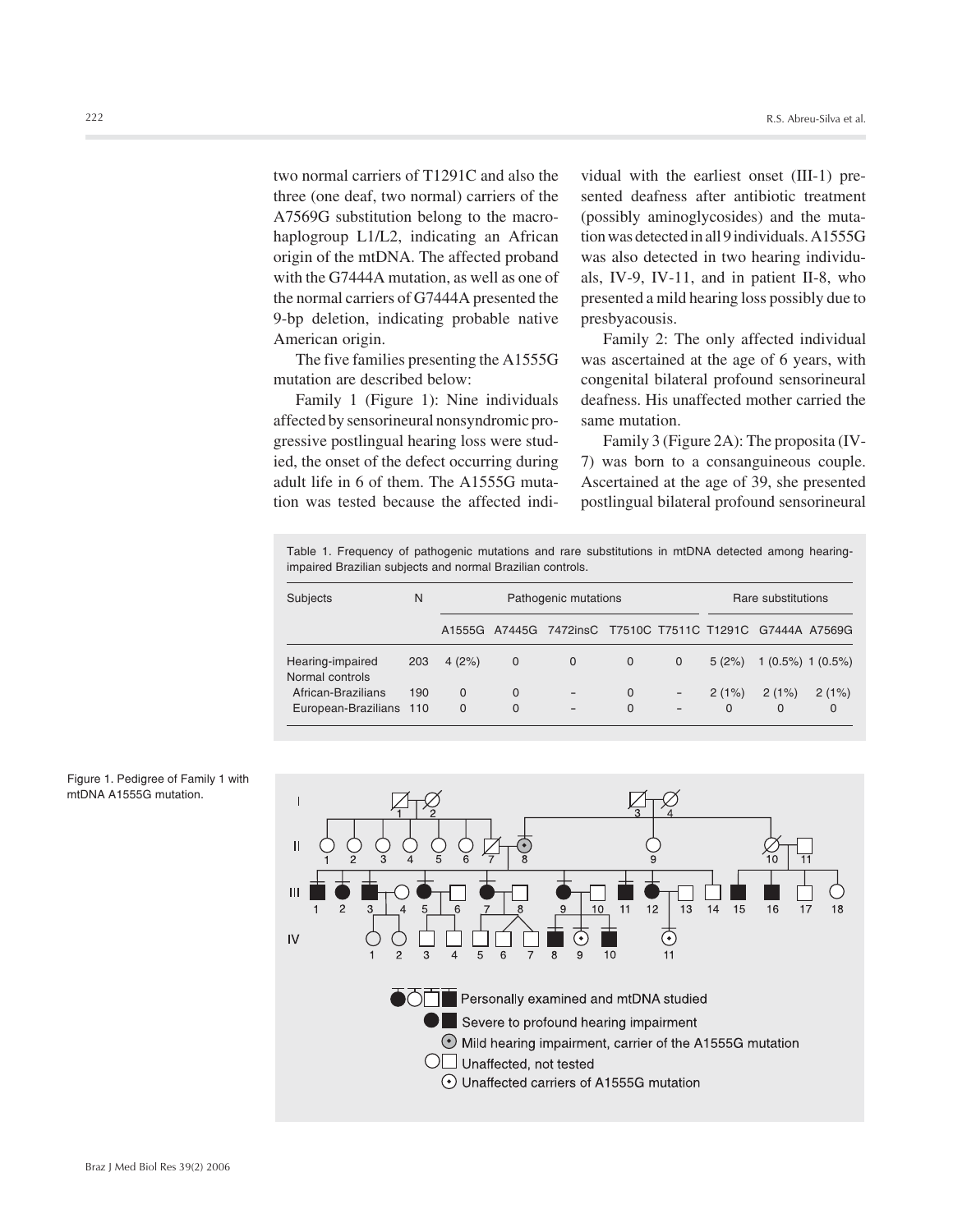deafness. Two brothers (IV-4, IV-5) and a sister (IV-6) had congenital profound deafness. In another sister (IV-3), onset was postlingual. Both the A1555G and the T1291C substitutions were detected in the family (Figure 2B), but none was present in III-1, the proposita's father.

Family 4 (Figure 3): The proband (IV-3), born to a consanguineous couple and ascertained at the age of 7 years, had profound prelingual deafness, mental retardation, hyperactivity, and seizures. Mutation A1555G was detected in her father (III-5), in her mother (III-6) and in the 2 unaffected sisters (IV-1 and IV-2). All the other affected family members (including the father and the mother) presented a less severe hearing impairment than the proband.

Family 5: Ascertained at the age of 1 year 8 months, the patient presented bilateral sensorineural non-progressive profound hearing loss. Skin and hair pigmentation was visibly lighter than in the other members of the family. Her mother, grandmother and two sisters also carried the A1555G mutation. The mother presented high frequency hearing loss and speech difficulties. The two sisters had normal audiograms, but otoacoustic emissions with minor alterations indicated outer hair cell loss.

## **Discussion**

The most common mitochondrial mutation associated with deafness is the A1555G substitution in the 12S rRNA gene, which has been detected in patients of different ethnic backgrounds. In Japan, for instance, approximately 3% of sensorineural deafness patients and 10% of cochlear implantation patients carry the A1555G mutation (18).

The present study showed a contribution of 2% of A1555G to non-syndromic sensorineural hearing loss in Brazilian probands. The majority of our 203 probands had prelingual deafness, a feature also found in some European studies (19-21) that reported

A1555G frequencies ranging from 0 and 2.4%. If 35delG homozygotes and heterozygotes (the most prevalent connexin 26 mutation) are excluded from our sample  $(N = 26)$ , the proportion of A1555G is 4/177 (2.25%). Therefore, the A1555G mutation appears to be the underlying cause in about 2% of hearing loss cases of predominantly prelingual onset, and our results show that the Brazilian sample does not differ significantly from other reported series.

A1555G mutation was detected in 4.7% of 64 familial cases. The segregation pattern



Figure 2. *A*, Pedigree of Family 3 with mtDNA A1555G and T1291C substitutions. Symbols are defined in Figure 1. *B*, Polyacrylamide gel electrophoresis (6%) with restriction patterns: MUT = the 216-, 93-bp fragments (the 30-bp fragment also found in A1555G carriers is not shown); WT (III-1) = the 216- and 123-bp bands from the wild-type father; IV-3, IV-4 and IV-7 = carriers of both A1555G and T1291C substitutions. The restriction fragments (173 and 43 bp) generated when the T1291C substitution is present are indicated by arrows on the right.



Figure 3. Pedigree of Family 4 with the mtDNA A1555G mutation. Symbols are defined in Figure 1.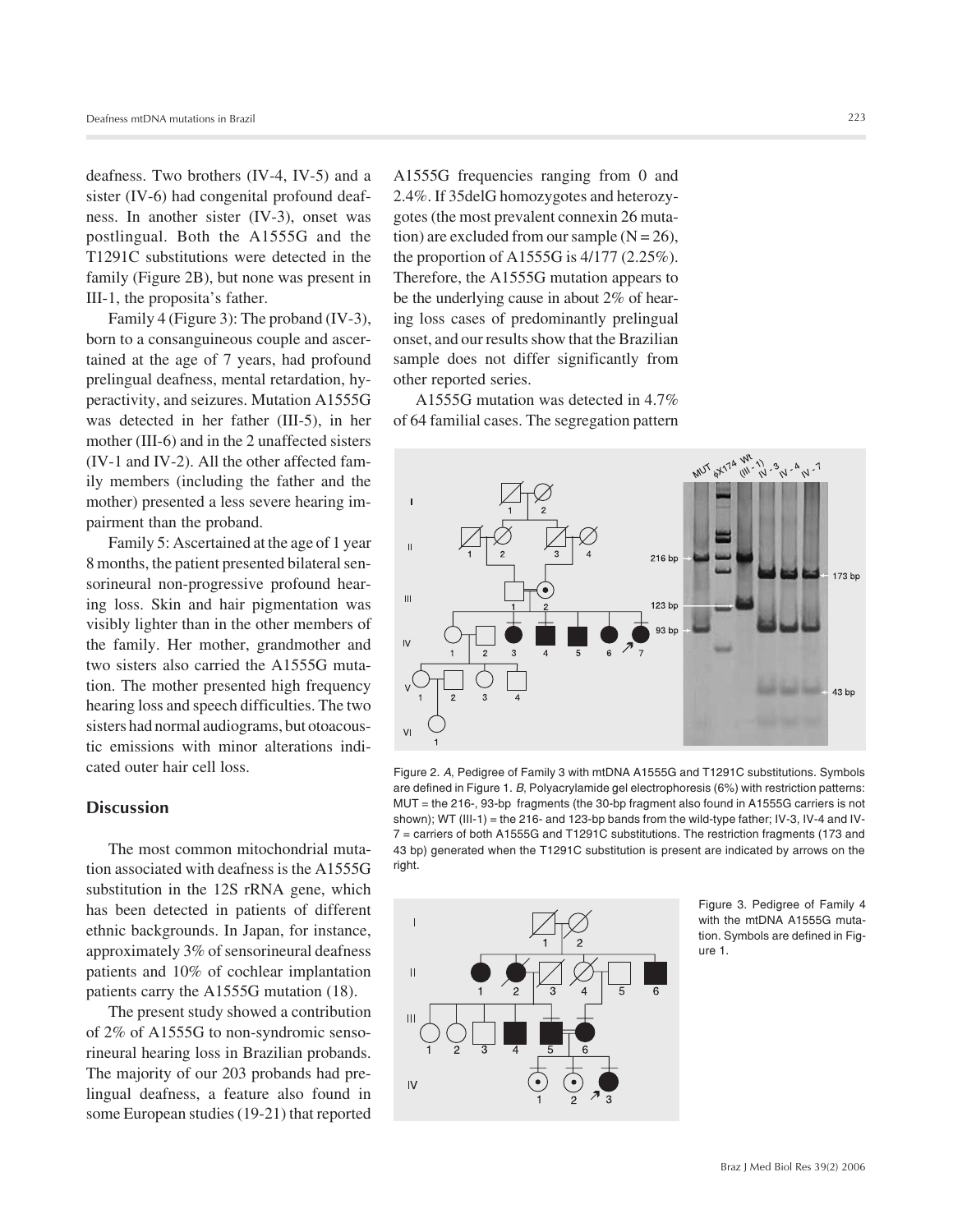of the defect in one of these families (Family 3, Figure 2) suggested autosomal recessive inheritance. In Family 2, the proband was an isolated case. If we had adopted maternal transmission or familial deafness as a selection criterion, the two families would not have been detected.

We identified three rare substitutions: T1291C, G7444A and A7569G. Both T1291C and G7444A substitutions have been reported one and three times, respectively, in a list of polymorphic sites in mtDB (Human Mitochondrial Genome Database) among the 1007 sequences recorded in this databank (22). On the other hand, the A7569G substitution was not found in any databank (mtDB - Human Mitochondrial Genome Database; GenBank; MITOMAP). In our control group of 300 subjects, 190 of them African derived, and 110 European derived, we found two T1291C, two A7569G and two G7444A carriers, all of them classified as African-Brazilians (Table 1). Therefore, these substitutions probably represent polymorphisms of African origin. The presence of the *Hpa*I restriction site at nucleotide 3592, which defines the African macrohaplogroup L1/L2 (14), in two normal A7569G carriers and one normal T1291C carrier supports this interpretation. The other patient with the rare G7444A substitution has mtDNA from haplogroup B (Amerindian).

The clinical presentation of deafness in A1555G probands and in their relatives varied in severity, progression, and age of onset, as previously reported (5). In all families reported here and in the literature, the phenotypes of carriers of the A1555G mutation ranged from normal hearing to profound congenital deafness. Aminoglycoside treatment was not reported by the probands. In one case in Family 1 (III-1) aminoglycoside treatment was probably responsible for the early onset of deafness. Thus, lack of penetrance and variable expressivity of deafness may result from other genetic or environmental factors.

The proband in Family 4 showed other clinical signs together with hearing loss. Her parents were first cousins (Figure 3) and it is possible that the accompanying clinical signs resulted from the homozygosity for deleterious genes. She was the most hearing-impaired subject among all family members. Surprisingly, in Family 3, the affected individuals, also born to a consanguineous couple, presented significantly more severe prelingual hearing loss than usually observed in A1555G carriers. Both families raise the possibility of modifier mutations with an autosomal recessive mode of inheritance, which could enhance the effects of the A1555G substitution. The influence of nuclear-encoded modifier genes has been suggested in the literature (23). Bykhovskaya et al. (24) suggested the presence of a putative modifier gene on 8p23.1, but its identification has remained elusive. The same group suggested that mitochondrial RNA modification is an important regulatory pathway in the phenotypic expression of the A1555G mutation. They provided evidence that three genes involved in the process of mitochondrial RNA modification, *TFB1M*, *MTO1* and *GTPBP3*, may be nuclear-encoded modifier genes of the phenotype associated with the A1555G mutation (25,26). However, no obviously pathogenic mutation has ever been identified in those genes and evidence was based only on linkage results.

Nye et al. (27) reported a Filipino-American family with the A1555G mutation in which hearing loss was associated with clinical signs suggestive of Waardenburg syndrome. The proband in our Family 5 presented lighter skin and hair pigmentation than other relatives. This raises the possibility that mitochondrial mutations associated with deafness also affect pigmentation, in a way similar to that observed for the many previously reported autosomal mutations.

The proband carrying the G7444A mutation had congenital heart defects, low weight,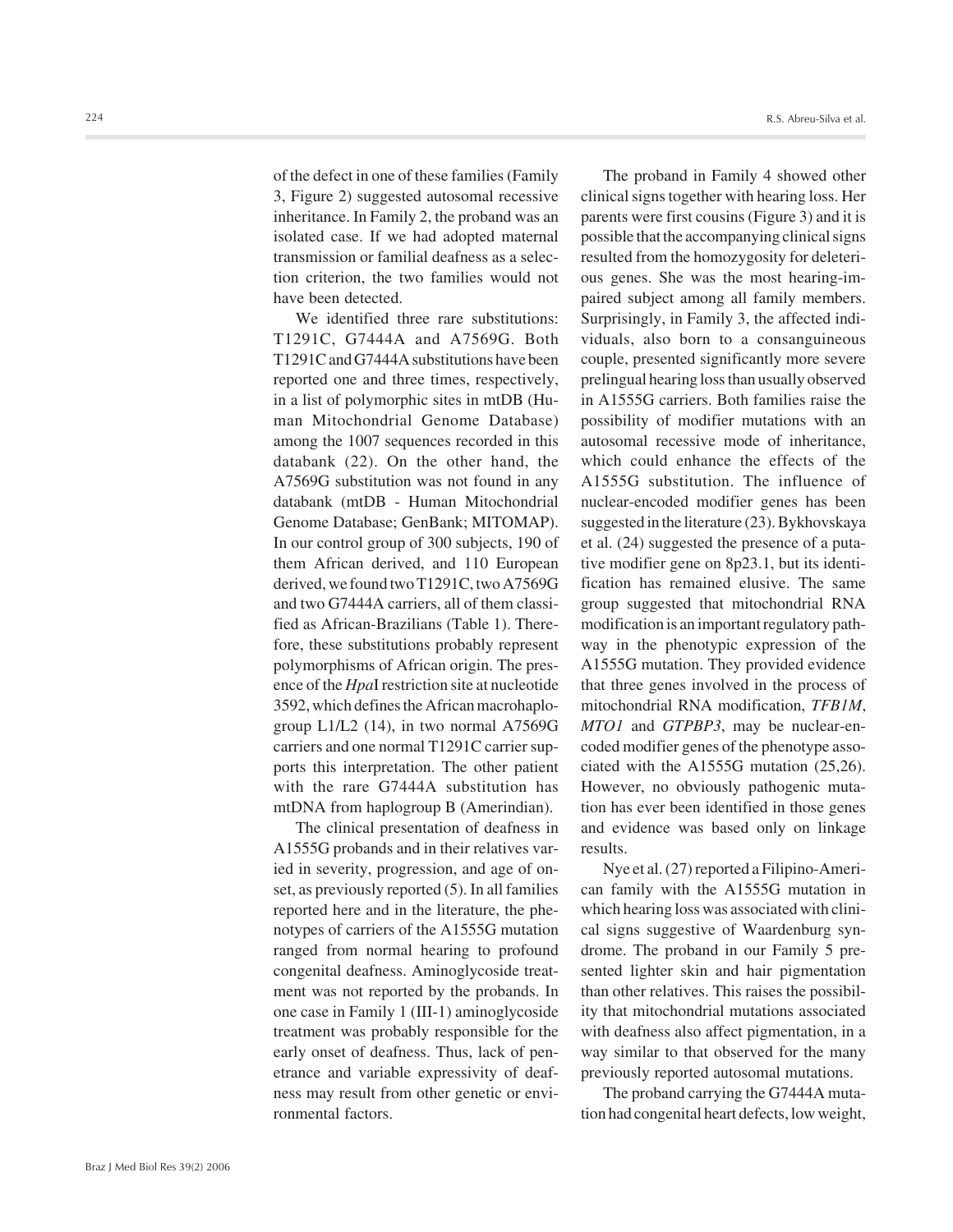prominent and low-set ears, triangular face, midface hypoplasia, antimongoloid palpebral slants, micrognathia, highly arched palate, and slender hands and fingers. Pandya et al. (10) reported association of the G7444A substitution with hearing loss, but always with A1555G. In another study (28), the G7444A substitution was found alone, not associated with A1555G, in a DNA repository of deaf probands in the United States. This mutation has also been reported in association with Leber hereditary optic neuropathy, and was considered to be a secondary change increasing the penetrance of the primary mutation, but insufficient *per se* to cause Leber hereditary optic neuropathy (29). Thus, the role of G7444A as a cause of deafness is not defined. Our screening of normal carriers in African-Brazilians indicates that it represents in fact a polymorphism. The possibility that it might enhance the severity of the clinical manifestation of another etiological factor is unlikely, given that its frequency among affected and controls was similar. Distinction between pathogenic mutations and population-specific polymorphic sites by adequate selection of normal controls is fundamental in genetic counseling.

Our findings suggest that the mitochondrial mutation A1555G is a common cause of hearing impairment in Brazil, as reported in other populations, and should be screened in the diagnosis of deafness. The identification of the A1555G mutation in isolated or familial cases of deafness, the presymptomatic detection of this mutation in maternally related subjects, the avoidance of aminoglycosides and other risk factors by individuals who are positive for the A1555G mutation, and genetic counseling should help in prevention of deafness. On the other hand, testing for the A7445G, 7472insC, T7510C, and T7511C mutations should be considered only in selected individuals. We suggest their screening only after A1555G and other common mutations (as 35delG in *GJB*2) have been excluded and when a pattern of maternal inheritance is present.

## **Acknowledgments**

The collaboration of all the hearing-impaired patients, their relatives and all the control individuals is acknowledged. We thank Drs. Célia P. Koiffman and Zan Mustachi for referring patients. We thank Dr. Maria Rita Passos Bueno, Guilherme Muller Orabona and Flávia I.V. Errera for control samples, and Maria Cristina Ferreira Costa and Daniel Rincón for technical support. We also thank Dr. Alfredo Tabith Junior, Dr. Altair C. Pupo and all the professionals of DERDIC (Divisão de Educação e Reabilitação de Distúrbios da Comunicação, Faculdade de Fonoaudiologia, Pontifícia Universidade Católica de São Paulo) for clinical evaluation and for referring patients.

### **References**

- 1. Marazita ML, Ploughman LM, Rawlings B et al. (1993). Genetic epidemiological studies of early-onset deafness in the U.S. schoolage population. *American Journal of Medical Genetics*, 46: 486-491.
- 2. Prezant TR, Agapian JV, Bohlman MC et al. (1993). Mitochondrial ribosomal RNA mutation associated with both antibiotic-induced and non-syndromic deafness. *Nature Genetics*, 4: 289-294.
- 3. Guan MX, Fischel-Ghodsian N & Attardi G (2000). A biochemical basis for the inherited susceptibility to aminoglycoside ototoxicity. *Human Molecular Genetics*, 9: 1787-1793.
- 4. Hamasaki K & Rando RR (1997). Specific binding of aminoglycosides to a human rRNA construct based on a DNA polymorphism

which causes aminoglycoside-induced deafness. *Biochemistry*, 36: 12323-12328.

- 5. Estivill X, Govea N, Barcelo E et al. (1998). Familial progressive sensorineural deafness is mainly due to the mtDNA A1555G mutation and is enhanced by treatment of aminoglycosides. *American Journal of Human Genetics*, 62: 27-35.
- 6. Reid FM, Vernham GA & Jacobs HT (1994). A novel mitochondrial point mutation in a maternal pedigree with sensorineural deafness. *Human Mutation*, 3: 243-247.
- 7. Tiranti V, Chariot P, Carella F et al. (1995). Maternally inherited hearing loss, ataxia and myoclonus associated with a novel point